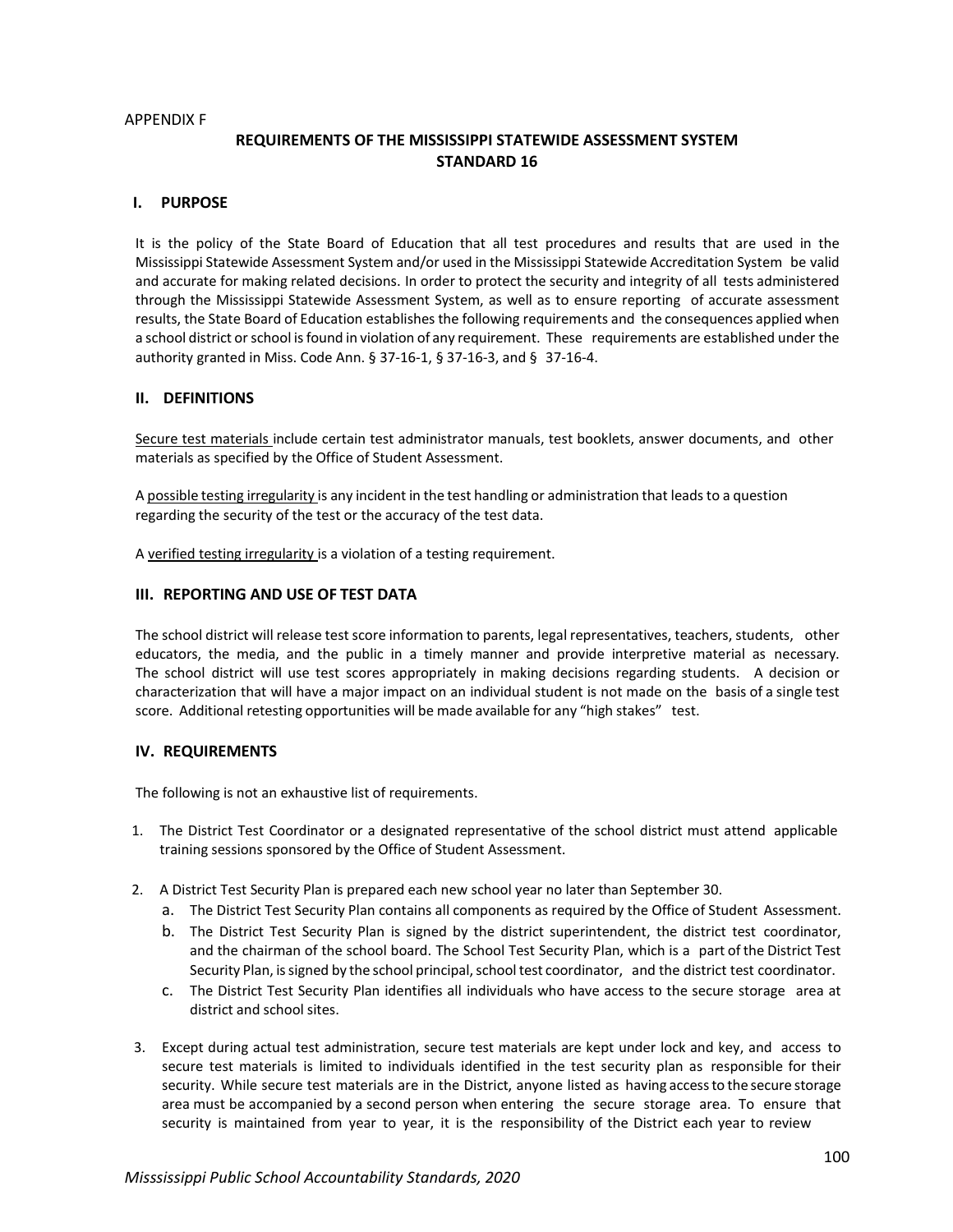the list of individuals who have access to the secure storage area and to ensure that only those individuals listed have access to the secure area by way of keys or vault combination.

- a. Secure test materials are kept in locked storage before testing at both the district and school levels.
- b. Access to secure test materials is limited to those individuals identified in the test security plan. Test administrators and proctors will have access as described in the district test security plan. Access to test materials means handling the materials, not reviewing and analyzing test items, unless reading accommodations are required. The superintendent or a specified designee shall designate the personnel who are authorized to have access to test materials.
- c. Test materials are not to be removed from security packaging prior to the time indicated on instructions from the Office of Student Assessment.
- d. Secure test materials are kept in locked storage after testing at both the District and school levels unless otherwise directed by the Office of Student Assessment.
- 4. All secure test materials are accounted for before, during, and after testing as specified in the District Test Security Plan. Test administrators and proctors will have access as described in the district test security plan. Access to test materials means handling the materials, not reviewing and analyzing test items, unless reading accommodations are required. The superintendent or a specified designee shall designate the personnel who are authorized to have access to test materials.
	- a. All secure test materials are accounted for before testing at the district level.
	- b. All secure test materials are accounted for before testing at the school level.
	- c. Test administrators account for all secure test materials before students are allowed to leave the testing room.
	- d. All secure test materials are accounted for after testing at the school level.
	- e. All secure test materials are accounted for after testing at the district level.
	- f. All secure materials are returned according to the schedule published by the Office of Student Assessment. In the event that a secure testing document has been contaminated by bodily fluids or other health-related hazards, the district test coordinator will follow procedures for disposal as outlined during District Test Coordinator training and include these procedures in the District Test Security Plan.
	- g. If supplementary materials, such as scratch paper, maps, and manipulatives are provided, procedures for disposal are outlined in the District Test Security Plan and followed.
- 5. Any person involved in any phase of the testing program has been trained in appropriate assessment administration and test security procedures.
	- a. Test administrators shall be licensed school personnel.
	- b. Due to the need for the one-on-one administration of the English language proficiency test for English Language Learners, which includes component subtests such as reading, writing, speaking, listening, the test administrator may be a non-licensed employee as long as the proctor for the administration is a licensed staff member.
	- c. For only the English language proficiency test for English Language Learners, if a licensed employee is the test administrator, the District is not obligated to provide a second person as proctor.
	- d. The District conducts professional development training on proper assessment administration procedures and test security for all individuals involved in the handling and administration of each test.
	- e. The District maintains complete records of all professional development related to assessment.
	- f. The District has documentation that training related to assessment included information on test security violations and the consequences of violations.
- 6. Both a test administrator and a proctor are present and actively monitoring students during the entire test administration.
	- a. At least two (2) people are present from the time that testing materials are distributed to the test administrator until all test materials have been returned to the secure area.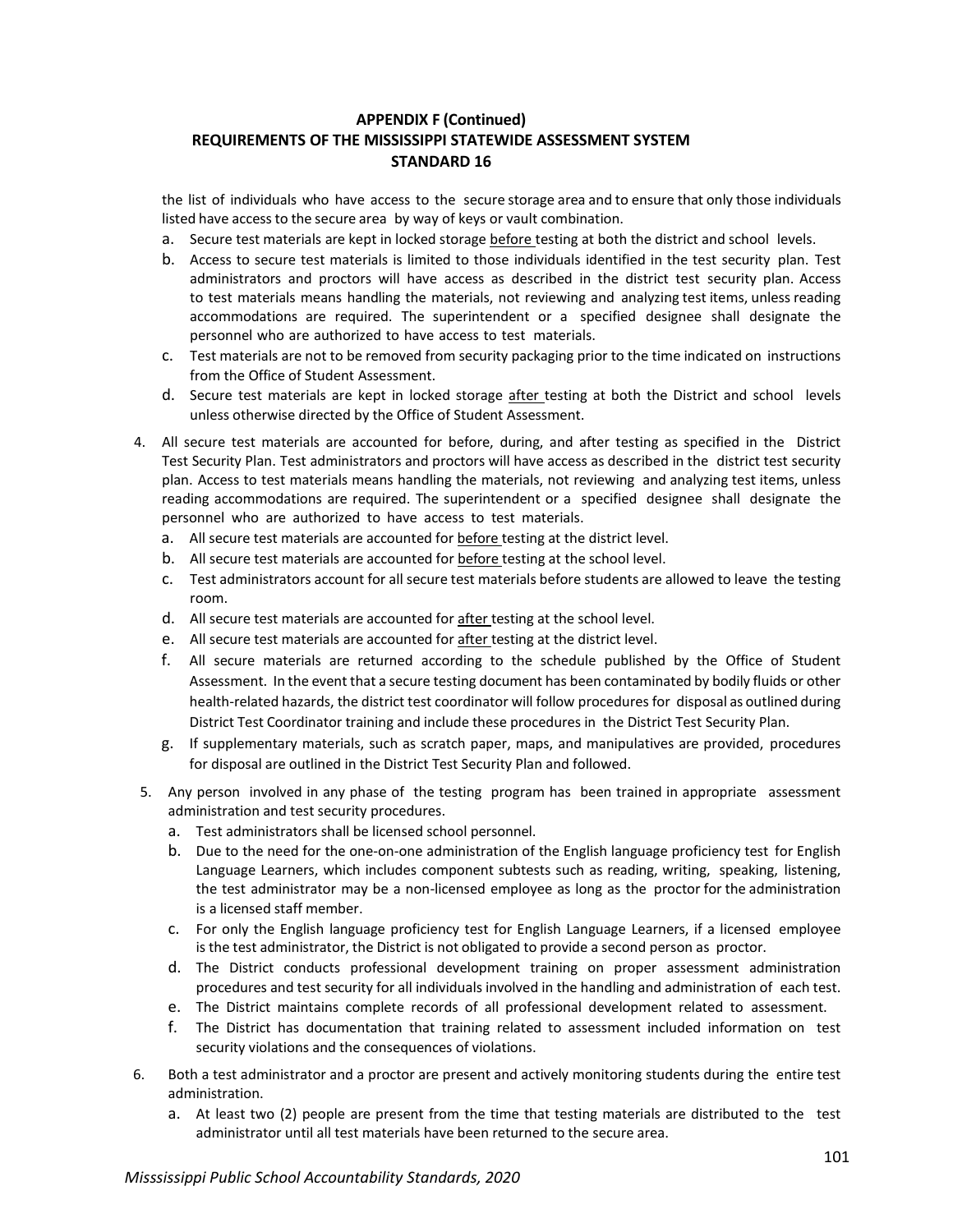- b. A seating chart is required for each room/site used for any statewide assessment; the seating chart must be signed and dated by the test administrator, proctor, and school test coordinator.
- 7. Students are not allowed access to test questions prior to testing and are not allowed access to answers at any time.
- 8. Reproducing (by any means) or disclosing secure test material (including pilot material) and student responses before, during, or after test administration are prohibited. Reproduction or disclosure of secure test materials includes but is not limited to the following: reviewing, reading, or looking at secure test material in a manner that is inconsistent with test security regulations and/or procedures as outlined in the test administrator's manual. Use of unreleased test items in any form (including rewording of such test items) is strictly prohibited.
- 9. Coaching students, altering responses, or interfering with responses in any way during or after the scheduled test administration is prohibited. Coaching students is defined as providing answers by staff or other students to students in any manner during the test, including cues, clues, hints, and/or actual answers in any form-written, printed, verbal or non-verbal (including, but not limited to, chalkboards, charts, bulletin boards, posters, computers, hand signals) or allowing students to alter responses after the scheduled test administration.
- 10. All eligible students are tested. (See also *Testing Students with Disabilities Regulations and Guidelines for English Language Learner*s*: Policies, Procedures, and Assessments*.) (7 Miss. Admin. Code Pt. 3, Ch. 78, R. 78.1) {Miss. Code Ann. § 37-16-3(2)}
	- a. Accurate exclusions, absences, and other required data are compiled for each test for each school.
	- b. Exclusions and absences data for each test for each school are maintained on file in the District.
	- c. Students who drop a course for which an end-of-course Subject Area Test is required after the dates noted below shall still take the appropriate end-of-course Subject Area Test. Traditional **Schedule**

• Students enrolled in a course at the end of January ( $5<sup>th</sup>$  month) must be tested. Fall Block

• Students enrolled in a course at the end of October ( $2^{nd}$  month) must be tested. Spring Block

- Students enrolled in a course at the end of March ( $7<sup>th</sup>$  month) must be tested.
- d. Students enrolled in and taking courses for the first time for which end-of-course Subject Area Tests are required shall take the appropriate Subject Area Tests. These students shall take the appropriate end-of-course Subject Area Test, even if the course title in *Approved CoursesfortheSecondary Schools* of Mississippi includesthe words Accelerated, Enrichment, or Advanced Placement.
- e. Each student enrolled in and re-taking courses for which end-of-course Subject Area Tests are required shall take the appropriate Subject Area Test only if the student has not previously passed the Subject Area Test.
- f. Each student shall take the appropriate end-of-course Subject Area Test at the end of the course regardless of the grade level in which the course is offered.
- g. Students enrolled in a Mississippi public school will be required to pass end-of-course Subject Area Test in a course for which the school accepts Carnegie units earned by the student through enrollment in summer school, virtual school, or any other non-standard school as defined by the Office of Accreditation.
- 11. Only appropriate allowable testing accommodations are provided for students as specified in the current edition of *Testing Students with Disabilities Regulations* and the current edition of *Guidelines for English Language Learners*: + *Policies, Procedures, and Assessments*. (7 Miss. Admin. Code Pt. 3, Ch. 78, R. 78.1, R.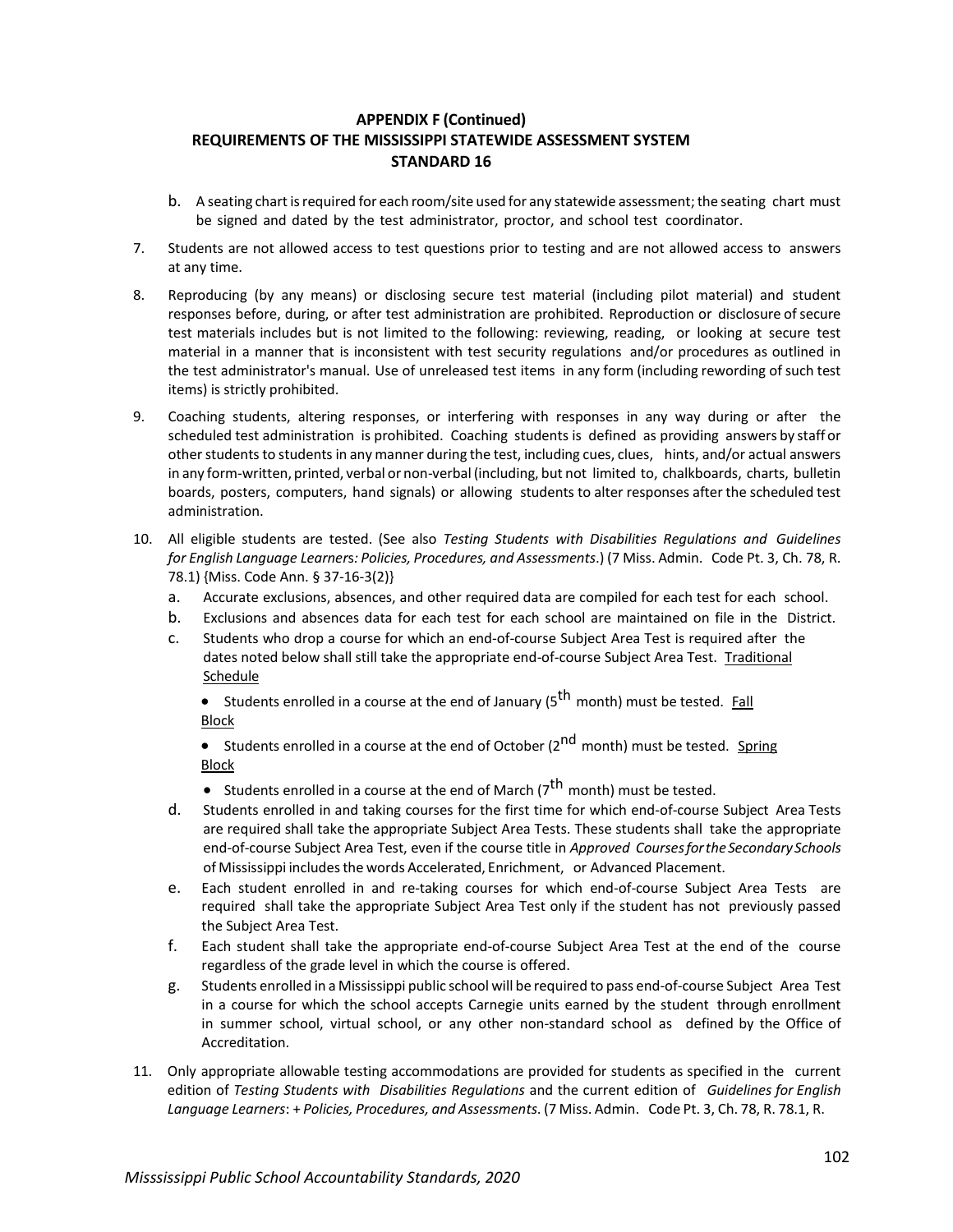78.10) The use of any accommodation not listed in these documents or in the current edition of the *Testing Accommodations Manual* published by theOffice of Student Assessment must first be approved by the Office of Student Assessment.

- 12. Makeup testing is provided for students who are absent during the regularly scheduled test administration.
- 13. Tests are administered according to the standard procedures defined in the test administrator's manual and related documents and according to the schedule published by the Office of Student Assessment.
- 14. Anyone with knowledge of or information regarding a possible testing irregularity or alleged security violations reports the alleged irregularity/violation to an appropriate authority. {Miss. Code Ann. § 37-16-  $4(1)(f)$
- 15. Test administrators and proctors keep written records of any testing irregularities occurring during testing and report these to the school test coordinator who then reports to the District Test Coordinator. The District Test Coordinator reports all irregularities for a test administration to the district superintendent for investigation. Documentation regarding testing irregularities is maintained on file in the district.
- 16. The superintendent of the District investigates all reports of alleged violations of test security and/or potential testing irregularities and submits a report of findings to the Office of Student Assessment within fifteen (15) working days after the alleged violation and/or potential irregularity has been reported to him or her.
- 17. No statistically significant similar or identical patterns of responses and/or erasures are noted in students' answer documents.
- 18. No statistically significant group or individual scores that are inconsistent with established patterns of achievement are noted.
- 19. The school prohibits the possession and/or use of any electronic communication device, including, but not limited to, iPods, MP3 players, Bluetooth devices, cell phones, and*/*or other personal digital assistance devices during the administration of scheduled statewide tests.
- 20. Tests are to be administered in an environment that provides an adequate test setting for students. Such an environment should provide adequate lighting, reduced noise level, and spacing to ensure that students cannot see the answers being bubbled (or answers being selected during computer-based online testing) by other students.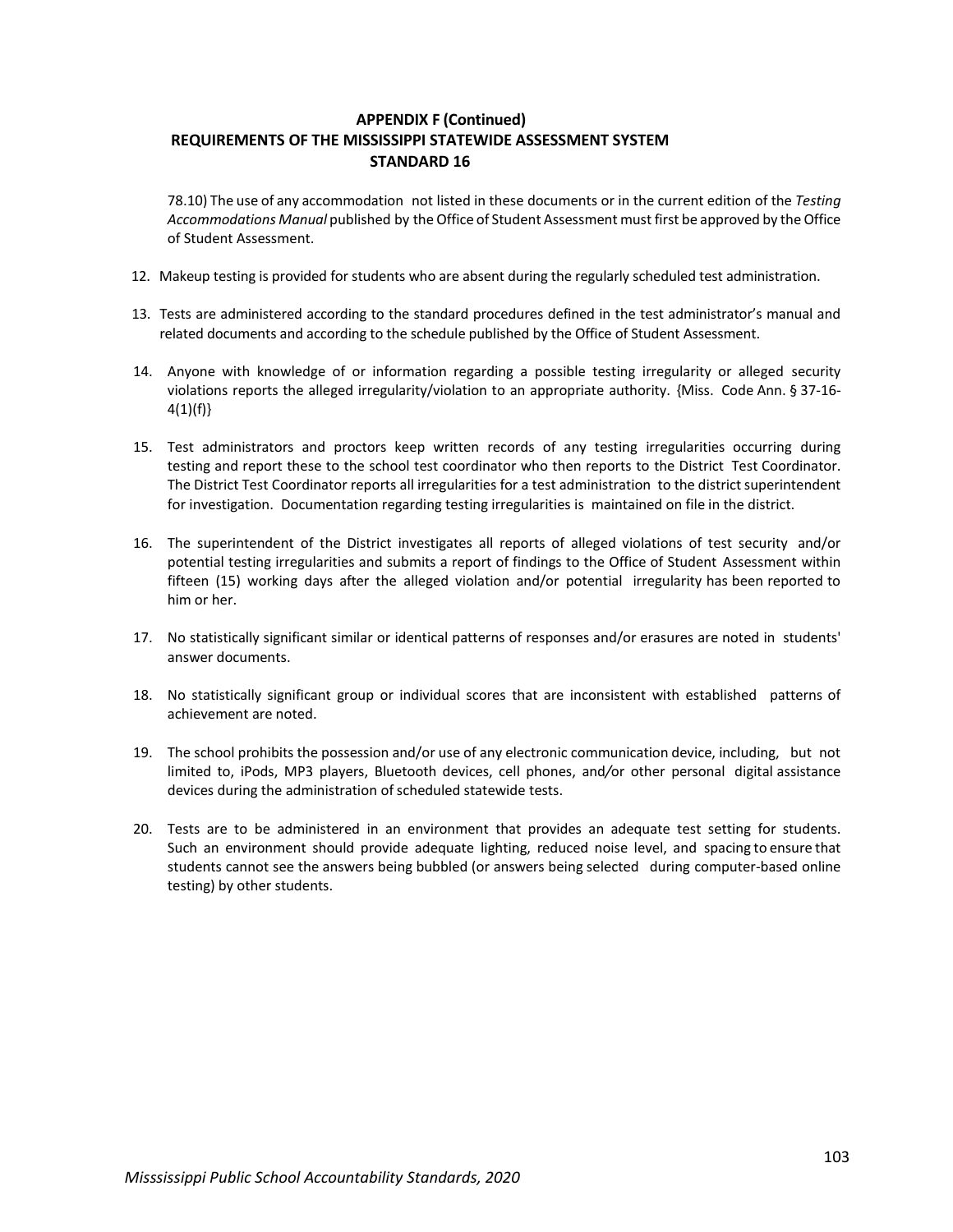## **V. INVESTIGATION**

The Office of Student Assessment follows a systematic procedure to ensure that all evidence indicating possible testing irregularities is investigated. Corrective action will be taken when warranted.

### **A. PROCEDURE FOR INVESTIGATION**

Identifying and investigating possible testing irregularities involves a variety of data sources. These include formal testing audits, self-reports of testing irregularities, allegations/complaints related to possible testing irregularities, and results of analyses and reports designed to identify possible irregularities, including the percent of students tested, changes in enrollment, score exceptionalities, erasure report results, and missing documents reports.

The procedure for handling testing irregularities is repeated for each test administration. The Office of Student Assessment will notify the school district in writing when a possible testing irregularity has been identified. Within fifteen (15) working days following a reported potential irregularity/violation and/or receipt of the written notification from the Office of Student Assessment, the District will submit a written report to the Office of Student Assessment. The Office of Student Assessment reserves the right to conduct an independent investigation.

The Office of Student Assessment will evaluate the District report to determine whether the possible testing irregularity has been resolved or the testing irregularity has been verified. If the possible testing irregularity has been resolved, the Office of Student Assessment will notify the District that no further action isrequired. If a testing irregularity has been verified, the Office of Student Assessment will notify the district superintendent.

In the case of any verified testing irregularity that jeopardized or may have jeopardized the security and integrity of the test(s) or the accuracy of the test results, the Office of Student Assessment will report the irregularity to the Office of Accreditation for appropriate action and follow-up. (See VI. *CONSEQUENCES*.) In the case of improperstudent behaviorsupported by a data forensics company and not disproved in the District report, the Office of Student Assessment willrespond to the district superintendent with a request on behalf of the State Superintendent of Education that the district superintendent ask for the invalidation of the suspect test scores and prepare for the students with the suspect test scores to participate in the next test administration. If the District refuses to invalidate the suspect scores, the State Superintendent will have the authority to invalidate the scores.

In case of an allegation of an irregularity that prompts a need for an investigation by the Mississippi Department of Education and the investigation provides substantial evidence that an irregularity has occurred, the State Superintendent will have the authority to invalidate suspect scores. The district superintendent will be notified of the invalidated suspect scores and of the need to prepare students with the suspect scores to participate in the next test administration.

## **B. PROCEDURES FOR PERSONAL MISCONDUCT INVESTIGATION**

If an irregularity that represents misconduct or other breaches of test security on the part of district personnel within a school district is identified, the superintendent of the District will be notified of the irregularity. It is the responsibility of the District to conduct an investigation into the allegation and report findings to the Office of Student Assessment. If the Office of Student Assessment concludes that the irregularity was resolved, the district is notified that no further action is necessary.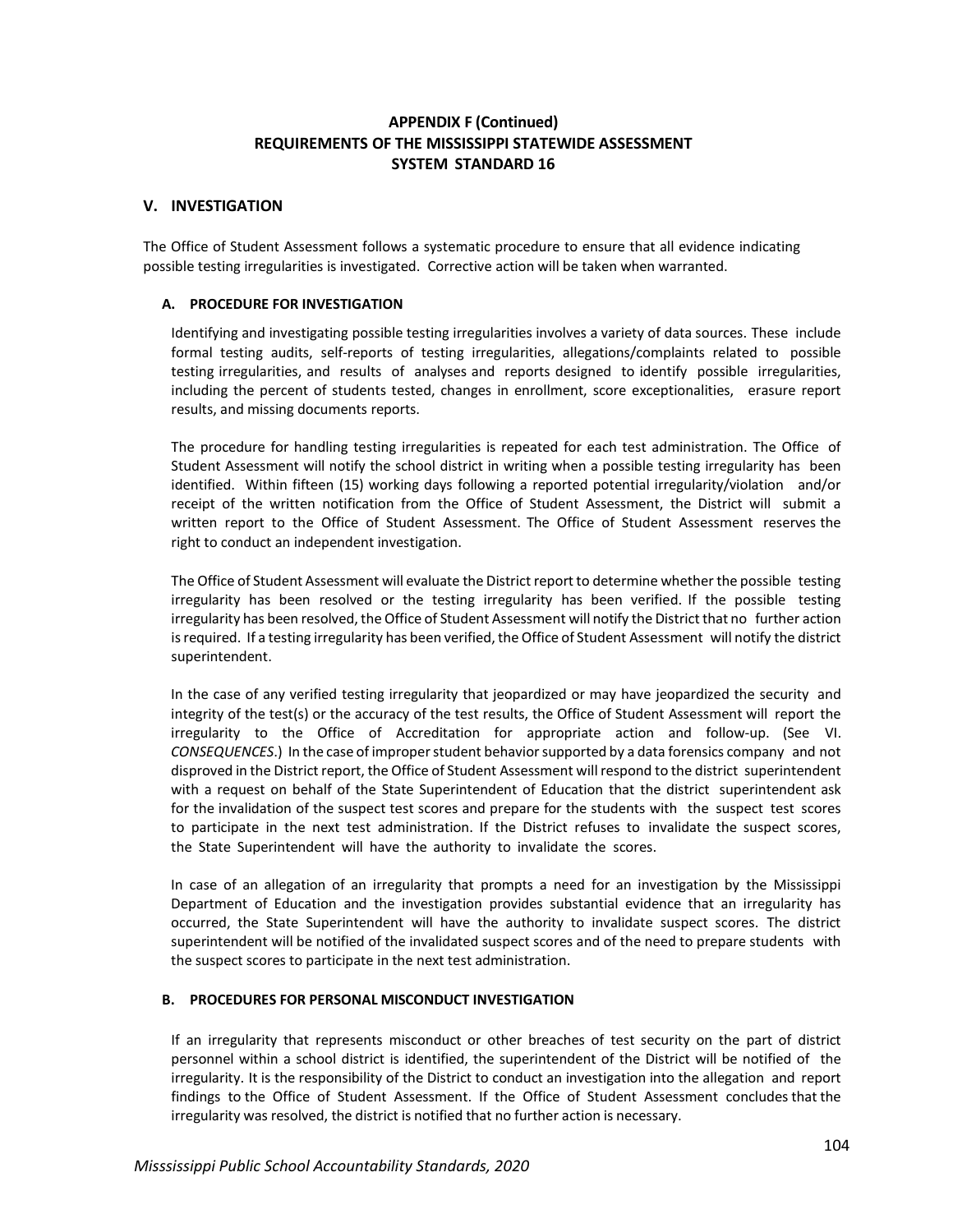If the Office of Student Assessment concludes that the irregularity was verified, the district superintendent is notified that the Office of Accreditation is being apprised of the finding.

In case of an allegation of an irregularity or in the case of statistical analyses that prompt a need for an investigation by the Mississippi Department of Education and the investigation provides substantial evidence that an irregularity has occurred, the State Superintendent will have the authority to invalidate suspect test scores. The district superintendent will be notified of the invalidated suspect scores and of the need to prepare students with the suspect scores to participate in the next test administration. The district superintendent will be notified that the Office of Accreditation is being apprised of the findings.

The district attorney may investigate allegations of violations of test security on his own initiative following receipt of allegations, at the request of a school district, or at the request of the Mississippi Department of Education.

After a conviction, the personnel in question will be notified in writing that the evidence of conviction will be presented to the Commission on Educator and Administrator Education, Certification and licensure and development and that the Commission is required to take action pursuant to the authority granted in Miss. Code Ann. § 37-16-4. In the case of improper student behavior supported by the data forensics company and not disproved in the district report, the district superintendent will be asked to request the invalidation of the suspect test scores and prepare for the students with the suspect test scores to participate in the next test administration.

## **VI. CONSEQUENCES**

#### **A. LETTER OF WARNING**

If a violation has been verified that did not result in a substantial probability that the security, accuracy, or validity of the test results has been jeopardized, then the Office of Student Assessment may issue a letter of warning to the school district superintendent to be placed in the district and/or school file.

Multiple and/or repeated minor violations that indicate the district and/or school has not corrected issues addressed in previous letters of warning or that the district and/or school has continued to be in noncompliance with the numbered issues listed in Requirements (Section IV) may result in a recommendation for a citation to be placed on the accreditation record. (See Section B below.) In the case of improper student behavior supported by the data forensics company and not disproved in the district reports, the District will be asked to request the invalidation of the suspect scores. If the improper student behavior is determined to be isolated to an individual student's or to individual students' behavior and not supported or condoned by the District, the District will not receive a letter of warning. The District will be asked in an official letter by the Office of Student Assessment to put measures in place to address and prevent the possibility of such improper behavior being repeated. However, multiple administrations resulting in suspect scores may result in further investigation by the Office of Student Assessment that may lead to further consequences. (See VI. CONSEQUENCES.)

#### **B. CITATION P L A C E D ON THE ACCREDITATION RECORD WITH NO IMMEDIATE ACTION TO DOWNGRADE THE ACCREDITATION STATUS**

#### **1. Multiple Letters of Warning**

Multiple and/or repeated violations as outlined in Section A above may result in a recommendation for a citation to be placed on the district's Accreditation Record Summary. The Office of Accreditation will note the citation of noncompliance on the district's accreditation record and notify the superintendent of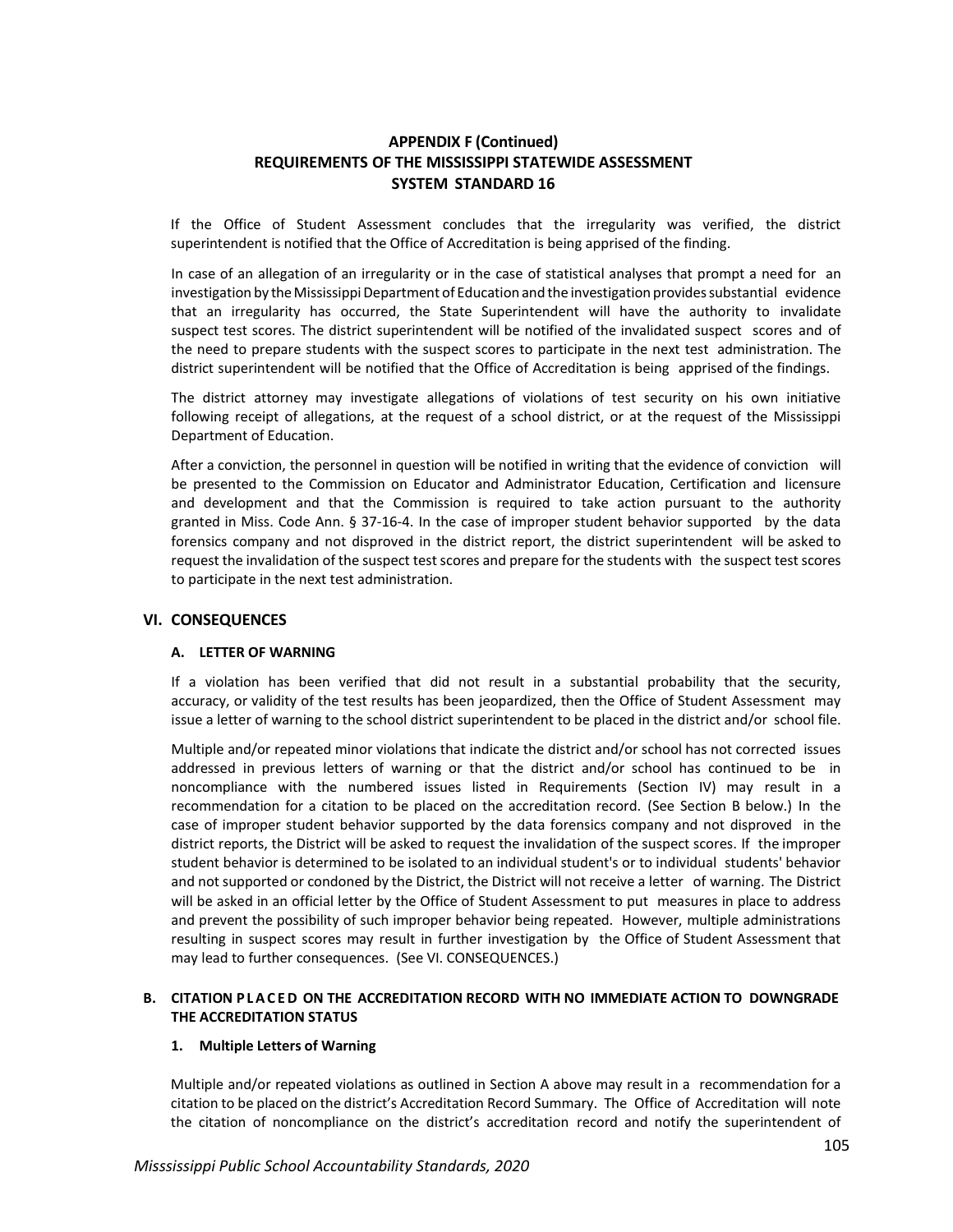this action. No immediate action to downgrade the district accreditation status will be recommended. This citation will remain on record until the district has **successfully** completed the next scheduled administration of the same test for which the irregularity was originally verified.

The Office of Student Assessment may recommend to the Commission on School Accreditation that the school's annual performance classification include the label School in Violation of Test Security.

## **2. Substantial Probability That the Security, Accuracy, or Validity of the Test Results Has Been Jeopardized**

If a verified violation has resulted in a substantial probability that the security, accuracy, or validity of the test results has been jeopardized, the Office of Student Assessment will issue written notification to the district superintendent. The Office of Student Assessment will note the violation on the School and/or District Assessment Record and notify the Office of Accreditation.

The Office of Accreditation will note the citation of noncompliance on the district's accreditation record and notify the superintendent of this action. No immediate action to downgrade the district accreditation status will be recommended. This citation will remain on record until the district has **successfully** completed the next scheduled administration of the **same test** for which the irregularity was originally verified. For example, if the citation is issued for the December Subject Area Administration of the U.S. History Test, the next scheduled administration for the same test will be the December Subject Area administration the following year.

The Office of Student Assessment may submit a recommendation to the Commission on School Accreditation that the school's annual performance classification include the label School in Violation of Test Security.

## **C. CITATION PLACED ON THE ACCREDITATION RECORD THAT MAY RESULT IN IMMEDIATE ACTION TO DOWNGRADE OF ACCREDITATION STATUS**

If it is determined that a violation of a testing requirement jeopardizes the security and integrity of the test(s) or the accuracy of test results, the Office of Student Assessment will issue written notification of the violation to the superintendent of the school district and to the Office of Accreditation.

The Office of Accreditation will note the citation of noncompliance on the district's Accreditation Record Summary and notify the superintendent of this action. The citation of noncompliance will be presented to the Commission on School Accreditation for appropriate action. This citation will remain on record until the district has successfully completed the next scheduled administration of the same test for which the irregularity was originally verified. For example, if the citation is issued for the December Subject Area Administration of the U.S. History Test, the next scheduled administration for the same test will be the December Subject Area administration the following year.

The Office of Student Assessment may recommend to the Commission on School Accreditation that the school's annual performance classification include the label of School in Violation of Test Security.

## **D. INVALIDATION OF SCORES**

#### **1. Student Retest and Score Invalidation Procedure**

In the case of findings that reveal misconduct at the District or school level, the State Superintendent of Education may order the local school district to have students retake the examination(s) at the district's expense for all areas in question. Should the local district choose notto have studentsre-examined to establish validity, the State Superintendent of Education will have the authority to have affected scores invalidated. At such time, the local district will be notified.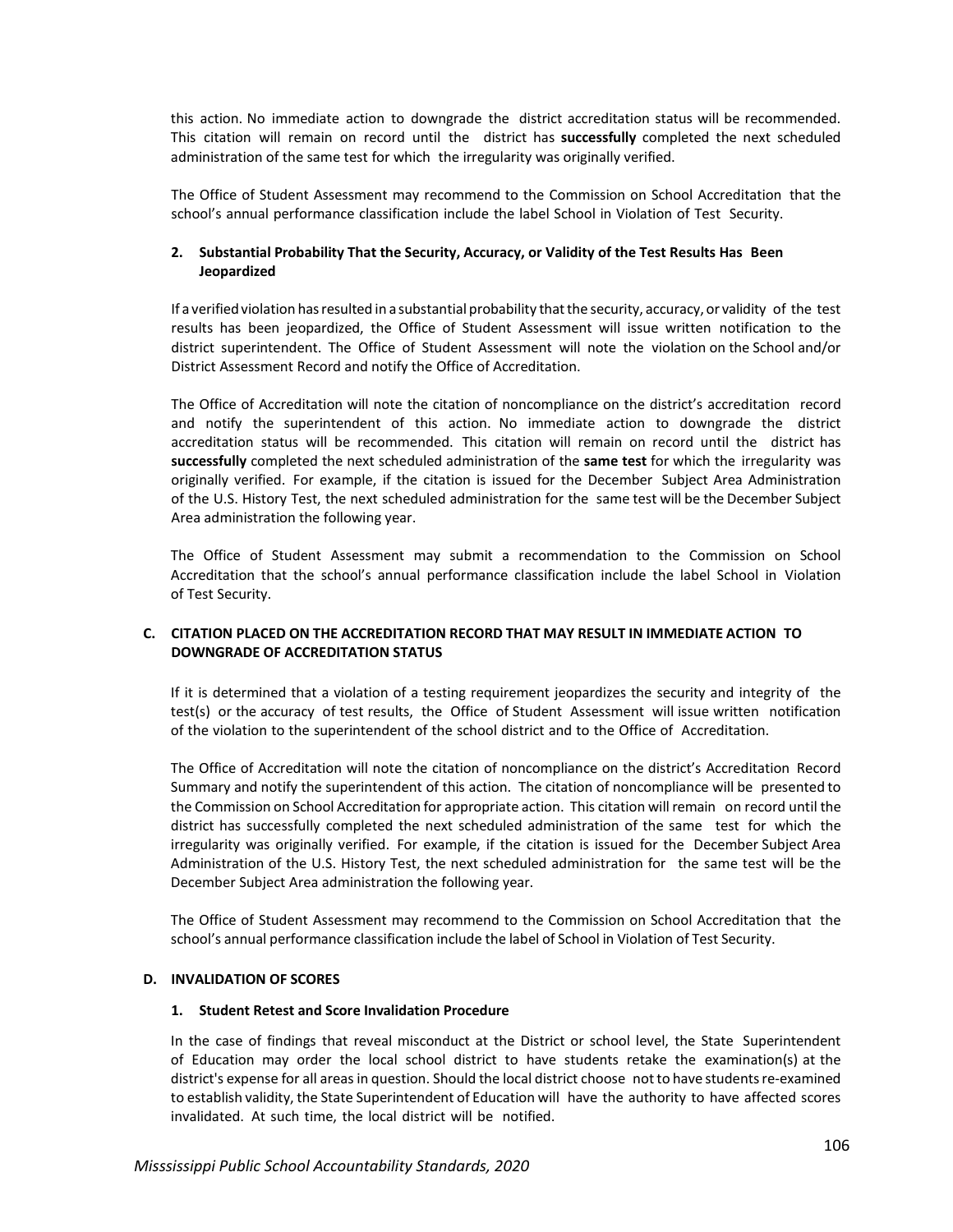A school will not receive a school performance classification if the test data have been invalidated, and the school performance classification will be noted as Test Data Invalidated. (See Accreditation Policy 3.3.) In the case that the Office of Student Assessment has requested the district superintendent ask for the invalidation of a student's (or students') suspect scores based upon the analyses by the data forensics company and the refusal to do so by the district superintendent, the State Superintendent will have the authority to have suspect score(s) invalidated. At such time, the local district will be notified.

#### **2. Individual Irregularity Procedure**

If there is evidence of a nature that confirms one (1) or more individual testing irregularities on the Subject Area Tests or other tests that have high stakes consequences for individual student(s) resulting in the student or students not being able to graduate in the current school year, the individual(s) in question shall be notified in writing of the irregularity by the district superintendent and given an opportunity to provide an explanation and evidence that the questioned score(s) is/are consistent with other test scores or other academic performance. If retesting of individuals on the test is required and the retesting yields scores that would deny students a diploma or affect promotion/retention decisions after allretesting opportunities have been exhausted, affected individuals will be given an opportunity to appeal to the State Board of Education the decision to invalidate their original scores on the test. No hearing will be granted to any student who has not completed all other requirements for graduation or promotion and exhausted all retake opportunities.